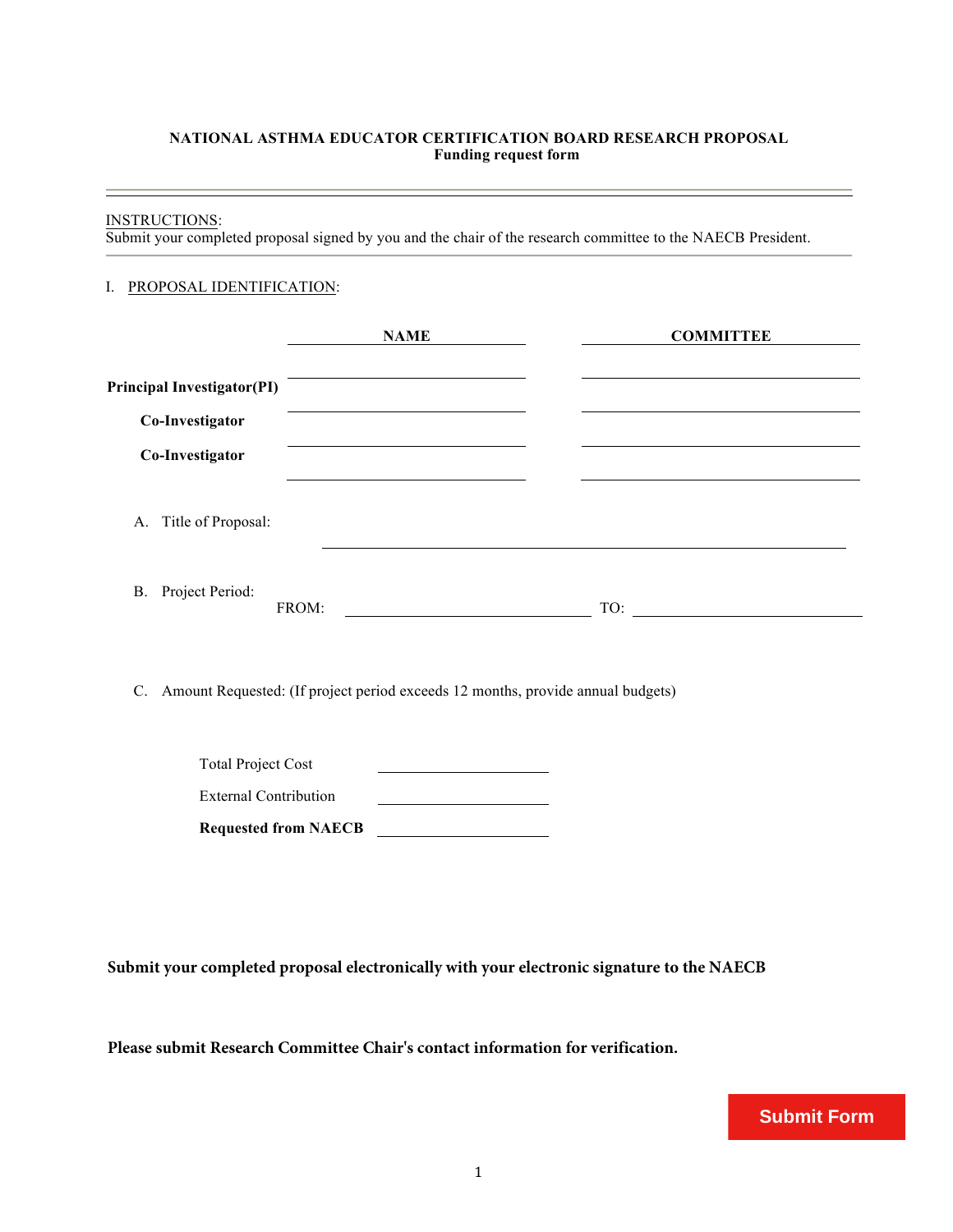II. PRINCIPAL INVESTIGATOR (PI): Agrees to accept responsibility for the scientific and technical conduct of the proposed project, for provision of the required progress and final reports, and will obtain approval of the appropriate committee, as indicated below, and adhere to applicable regulations for projects involving any of the following:

|                        |                | Needed | Submitted     | Approved |  |
|------------------------|----------------|--------|---------------|----------|--|
| A.                     | Human Subjects |        | $\mathcal{L}$ |          |  |
|                        |                |        |               |          |  |
|                        |                |        |               |          |  |
| Principal Investigator |                | Rank   |               | Date     |  |
|                        |                |        |               |          |  |

Committee chair (if applicable):

I have reviewed this application and discussed it with the applicant, and have satisfied myself that the proposed project is worthy of NAECB support.

\_\_\_\_\_\_\_\_\_\_\_\_\_\_\_\_\_\_\_\_\_\_\_\_\_\_\_\_\_\_\_\_\_\_\_\_ \_\_ \_\_\_\_\_\_\_

Committee Chair Date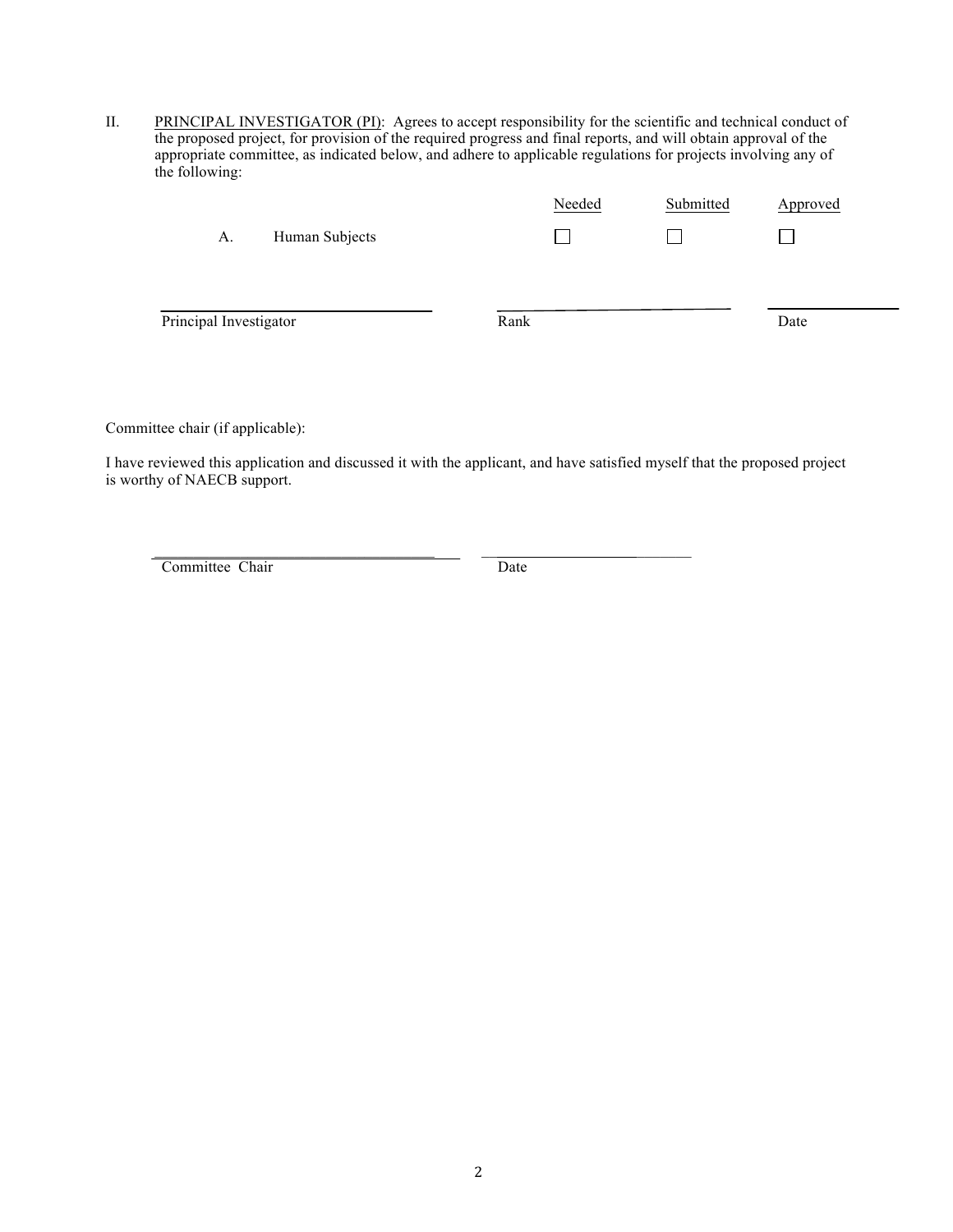# **ABSTRACT**

Abstract your proposed project (500 word limit) below.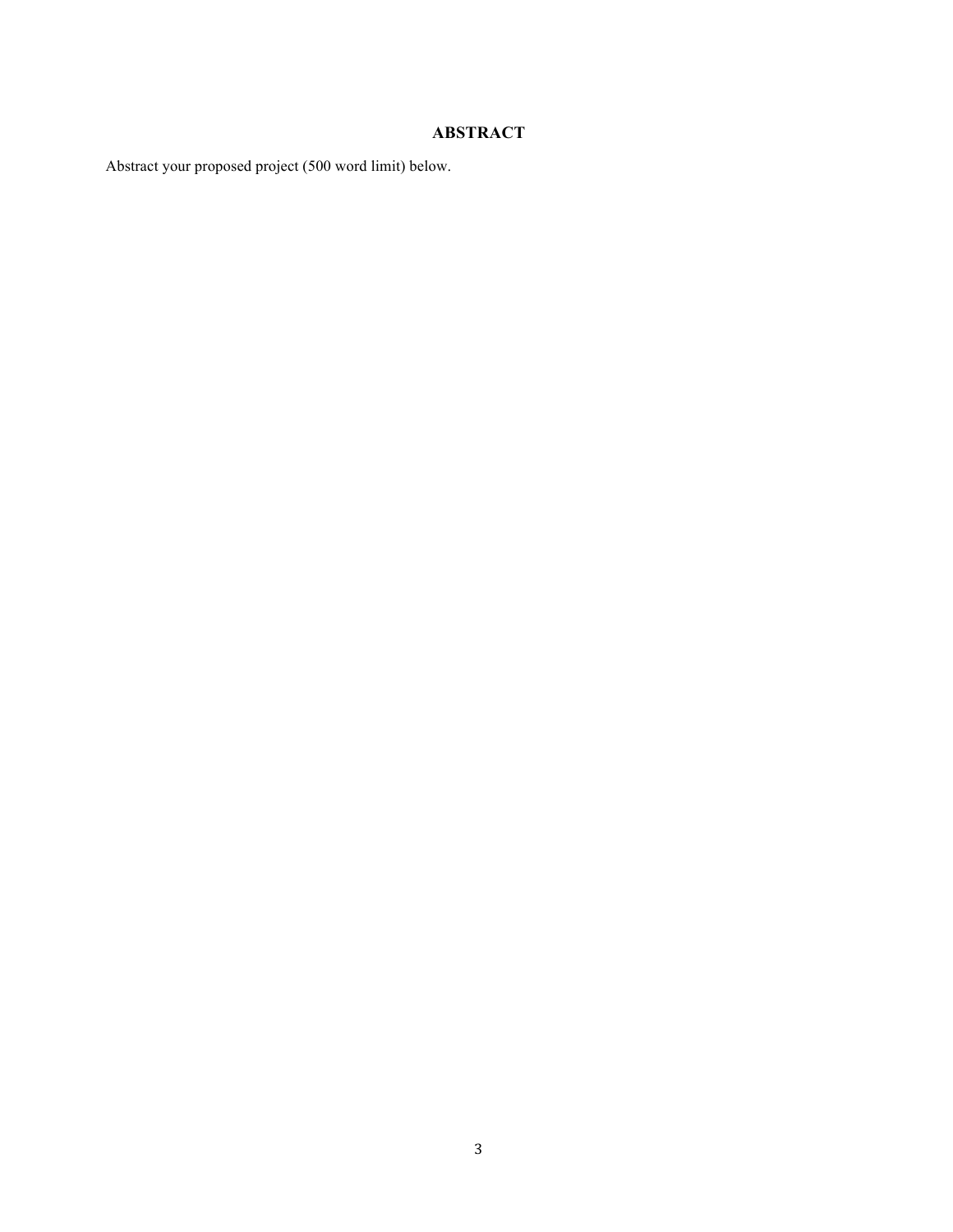|                       | <b>NAECB</b> | <b>EXTERNAL</b><br><b>CONTRIBUTION</b> | <b>TOTAL</b><br><b>ANTICIPATED</b><br><b>BUDGET</b> |
|-----------------------|--------------|----------------------------------------|-----------------------------------------------------|
| <b>Books</b>          |              |                                        |                                                     |
| Copying, Printing     |              |                                        |                                                     |
| Equipment             |              |                                        |                                                     |
| Postage               |              |                                        |                                                     |
| Professional Fees**   |              |                                        |                                                     |
| Software              |              |                                        |                                                     |
| Supplies, Consumables |              |                                        |                                                     |
| Telephone             |              |                                        |                                                     |
| Travel                |              |                                        |                                                     |
| Other                 |              |                                        |                                                     |
| (Please list)         |              |                                        |                                                     |
|                       |              |                                        |                                                     |
|                       |              |                                        |                                                     |
|                       |              |                                        |                                                     |
|                       |              |                                        |                                                     |
| <b>TOTAL</b>          |              |                                        |                                                     |
|                       |              |                                        |                                                     |

\*\*Consulting or other professional services not available through the NAECB.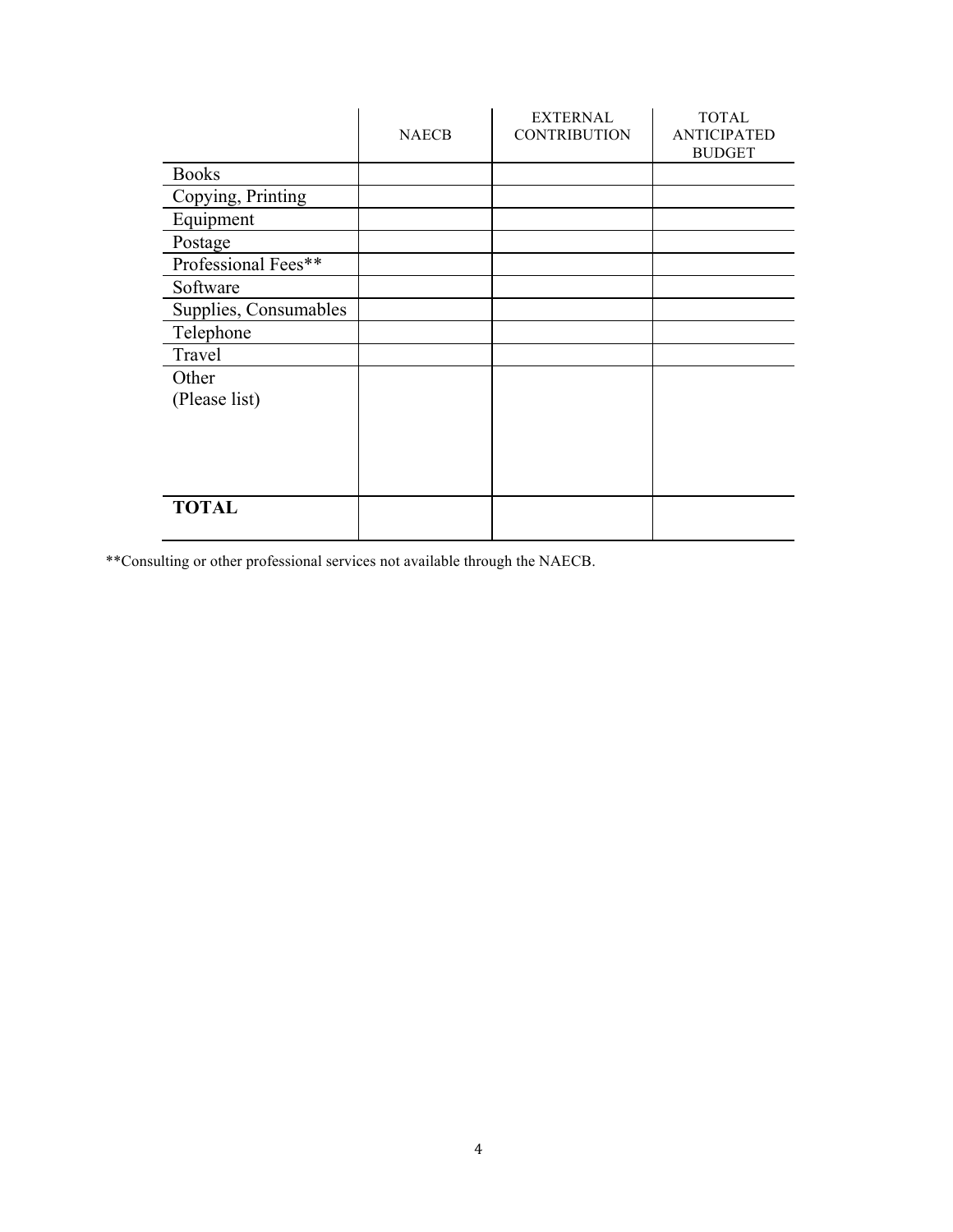# **BUDGET JUSTIFICATION (Required)**

Provide a line-by-line justification for each item in the budget, including details of calculated totals as well as how each is necessary for execution of the project. Itemize equipment and detail travel. Use additional pages as necessary. If the proposed project timeline exceeds one year (12 calendar months), provide a separate detailed budget for each year and a cumulative project budget.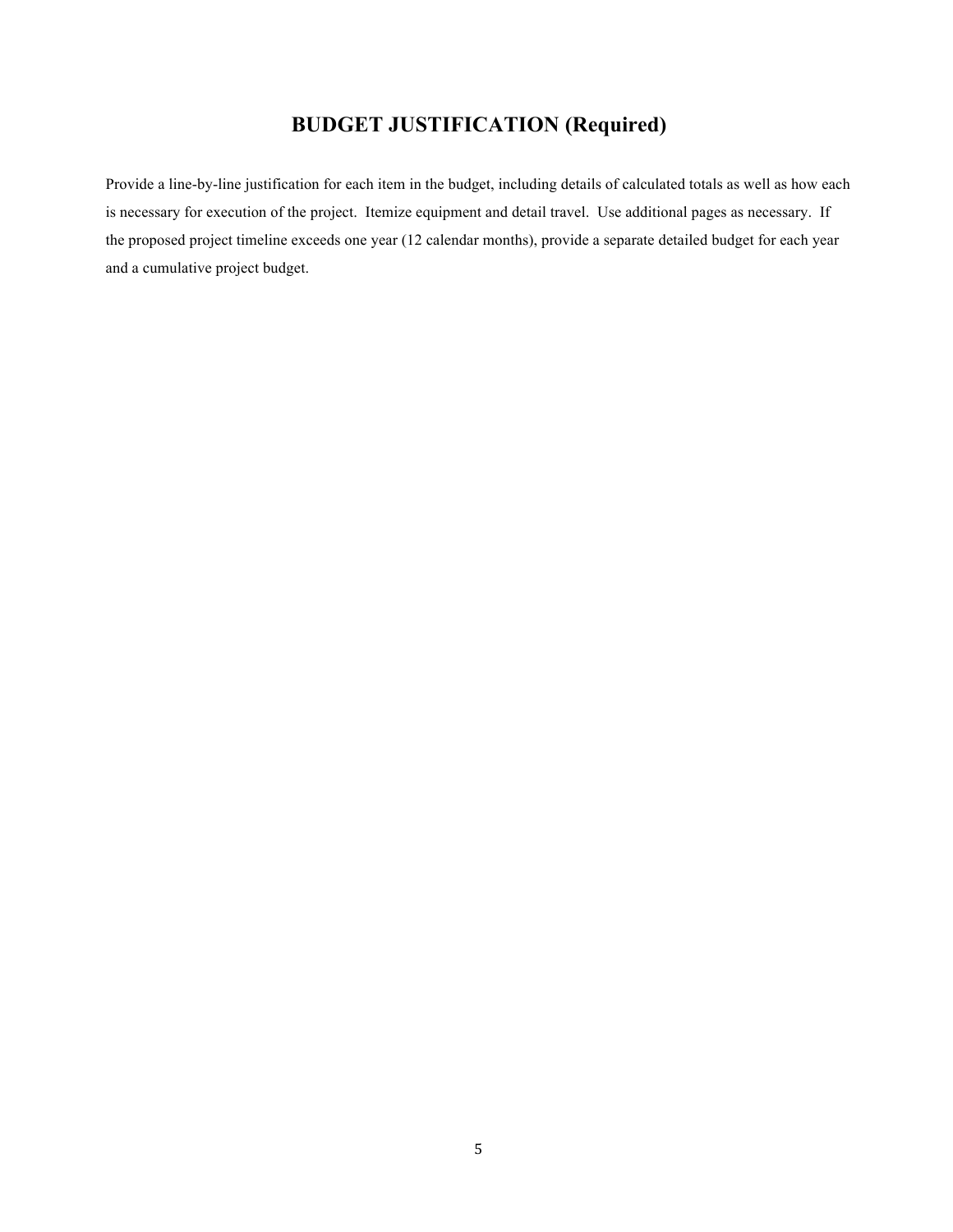## **Proposed Work Plan**

Complete the following sections. Adjust the space provided as necessary but the work plan may not exceed five pages, excluding works cited. Supporting material may be attached as appendices.

## A. **Introduction**

1. Background: Review scholarly work in the area and its relationship to the proposed study.

2. Preliminary work: Describe any work you have begun that relates to the project and how the proposed work validates or extends that work.

3. Significance: State the potential importance of the proposed work to the field of practitioner certification. Also, please attach a letter of support from the committee chair (if applicable) evaluating the merit of the proposal.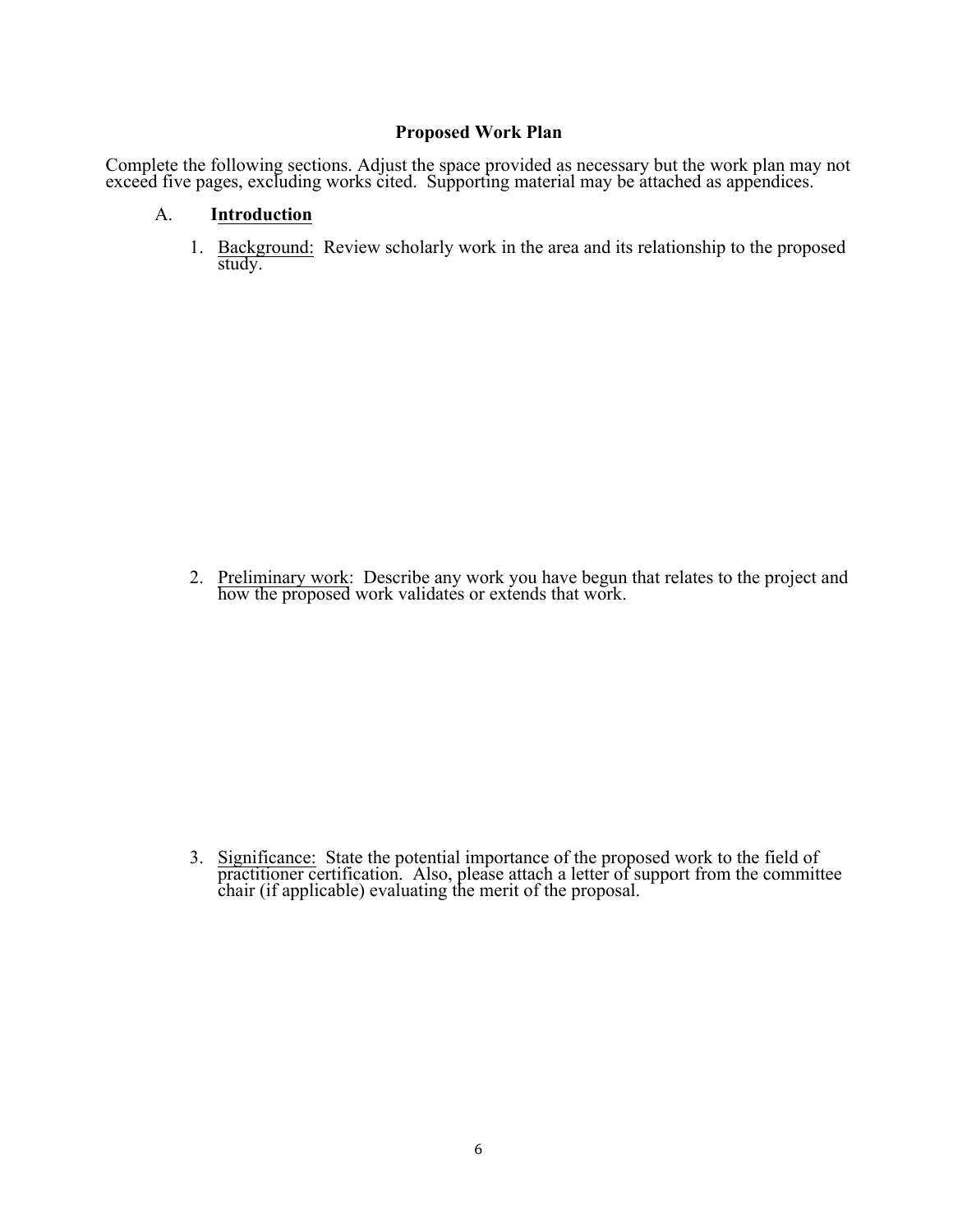# B. **Methodology**

1. Describe in detail your proposed work or approach to accomplishing each aim.

2. If data are to be collected, outline the means by which they will be analyzed.

3. Timeline. Indicate the proposed timeline for project completion. If project exceeds one year (12 calendar months), provide justification.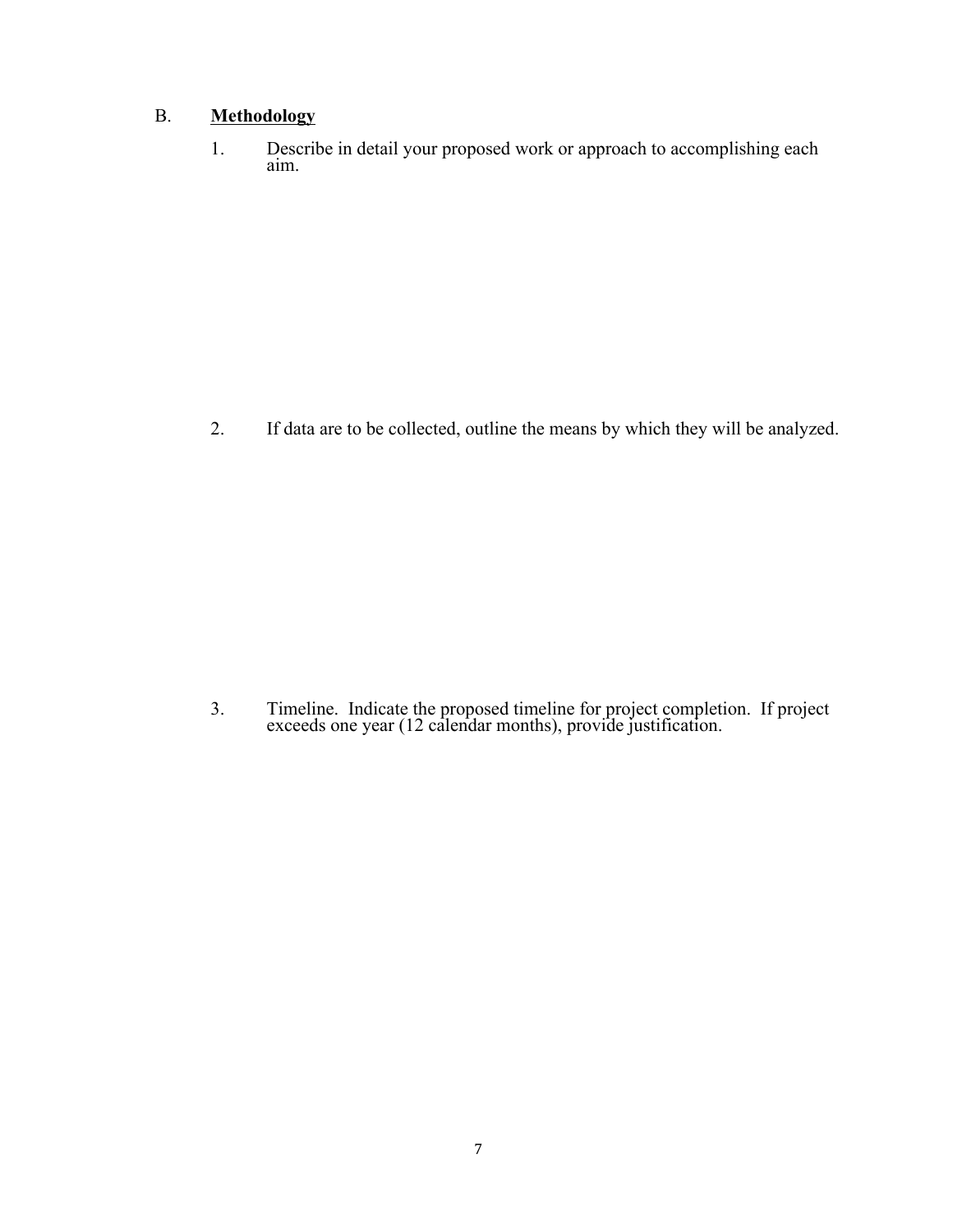# C. **Anticipated outcomes:**

1. Include names of probable journals, publishers, etc. A final written report and a presentation of project results to the Board are required; failure to comply may jeopardize future NAECB funding opportunities.

D. **Facilities and Other Resources:** List the facilities available for this project, external contributions, and other support for the project **not** listed in the budget and budget justification pages.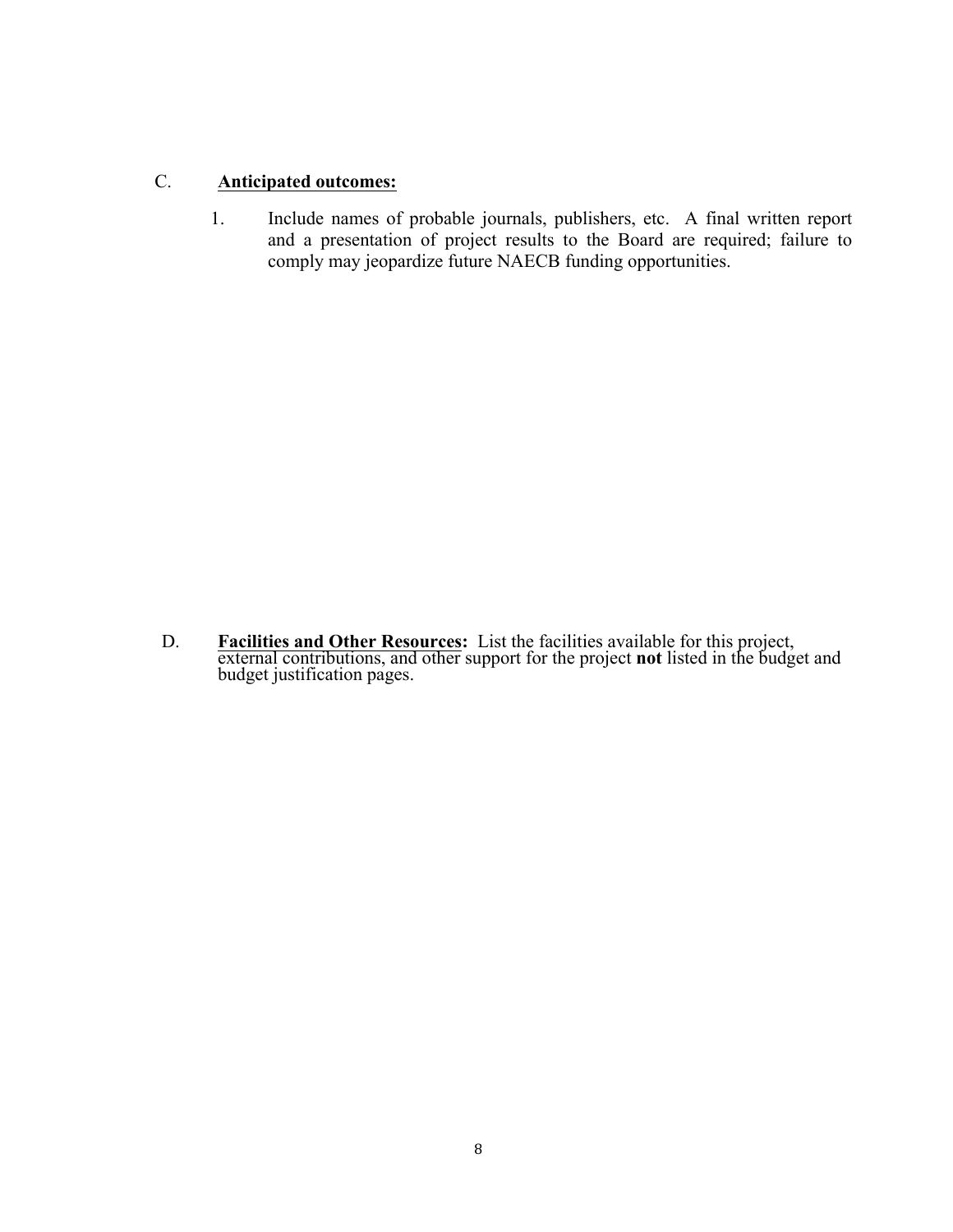E. List of references cited in the grant application.